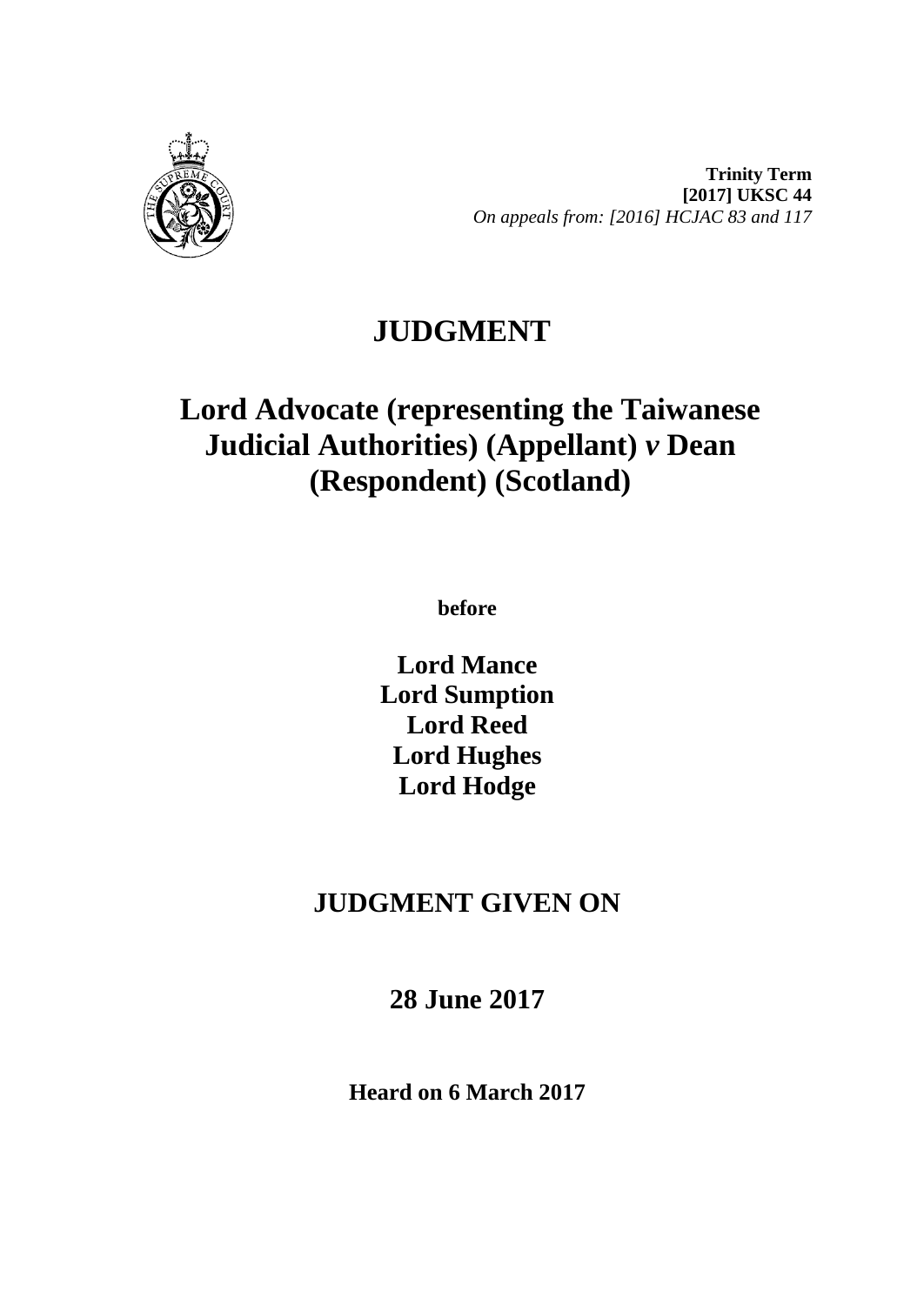(Instructed by Crown Office )

*Appellant Respondent* Lord Advocate **Mungo Bovey QC** David J Dickson Graeme R Brown (Instructed by GR Brown Solicitors )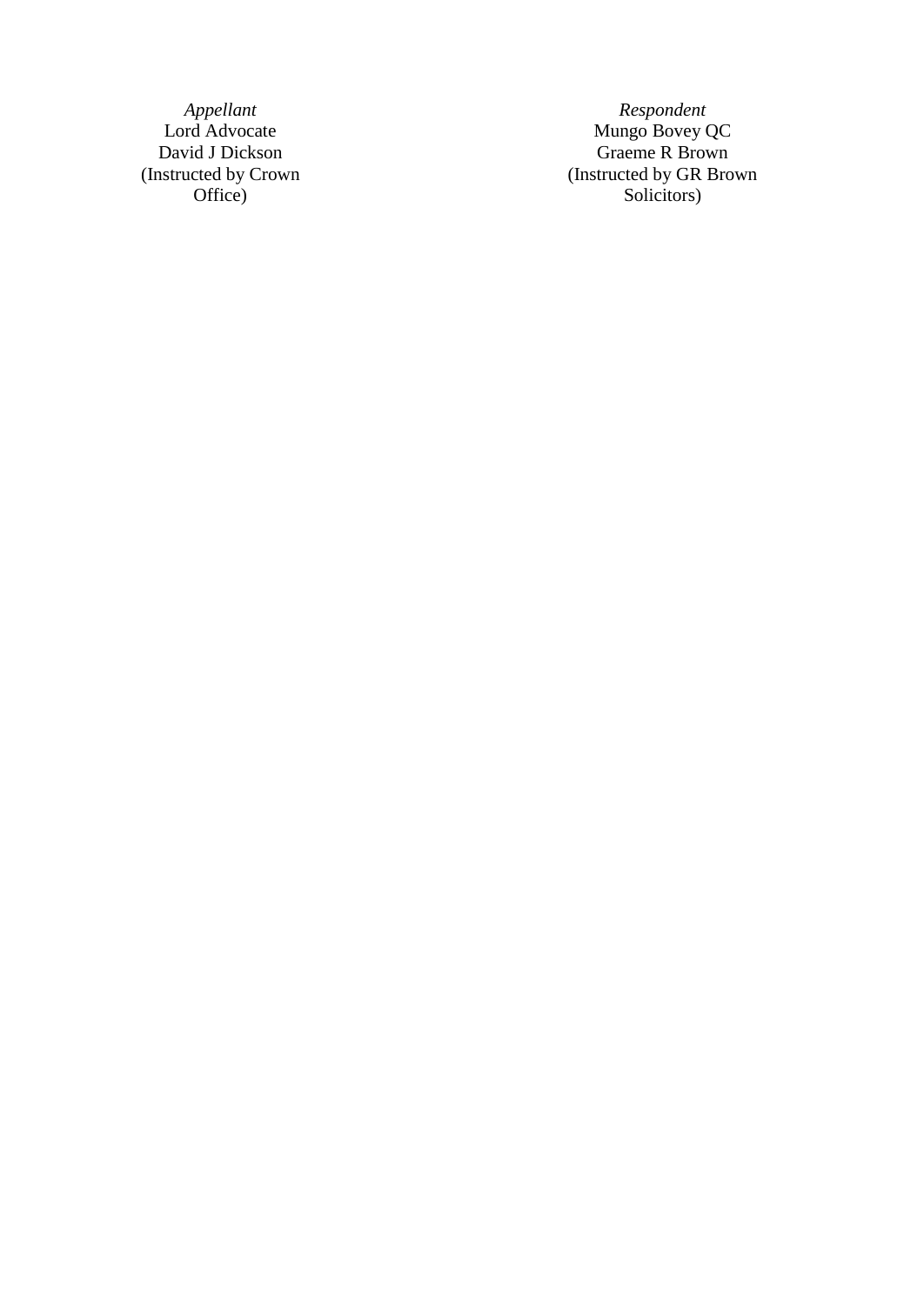#### **LORD HODGE: (with whom Lord Mance, Lord Sumption, Lord Reed and Lord Hughes agree)**

1. This is an appeal about an extradition order. The Lord Advocate appeals under paragraph 13 of Schedule 6 to the Scotland Act 1998 against the determination of a devolution issue by the Appeal Court of the High Court of Justiciary ("the Appeal Court") on 23 September 2016. That court, by majority, quashed an order for the extradition of the respondent ("Mr Dean") to Taiwan. The underlying question is whether his extradition to serve the residue of a prison sentence there would be compatible with his right under article 3 of the European Convention for the Protection of Human Rights and Fundamental Freedoms ("the Convention"), which, as is well known, provides: "No one shall be subjected to torture or to inhuman or degrading treatment or punishment". The Appeal Court held that his extradition would not be compatible with that article of the Convention.

2. The appeal raises two principal questions, namely (a) the competence of the appeal and (b) whether the Appeal Court applied the correct legal test in assessing the risk of harm which Mr Dean might face in the requesting state from non-state actors. If the Appeal Court did not apply the correct legal test, it is for this court to apply that test to the factual findings of the Appeal Court.

3. It is important to make clear at the outset that the Lord Advocate argued the Crown's case in a way in which the solicitor advocate who appeared for him in the courts below had not. The Lord Advocate frankly conceded that his argument on what was the correct legal test had not been presented before the Appeal Court. It therefore involved criticising the judges of the Appeal Court for not giving effect to an argument which they did not hear.

### *Background facts*

4. Mr Dean, a citizen of the United Kingdom, was born in Manchester. He grew up in Edinburgh but had lived and worked in Taiwan for about 19 years before he was involved in a road traffic accident on 25 March 2010. Following that accident, he was convicted after trial in the District Court of Taipei on 15 March 2011 of driving while under the influence of alcohol, negligent manslaughter and leaving the scene of an accident. The basis of his conviction was that, while under the influence of alcohol, he drove into and killed a man who was driving a motorcycle on a newspaper delivery round, that he did not stop, and that he did not report the accident. He was sentenced to imprisonment for two years and six months.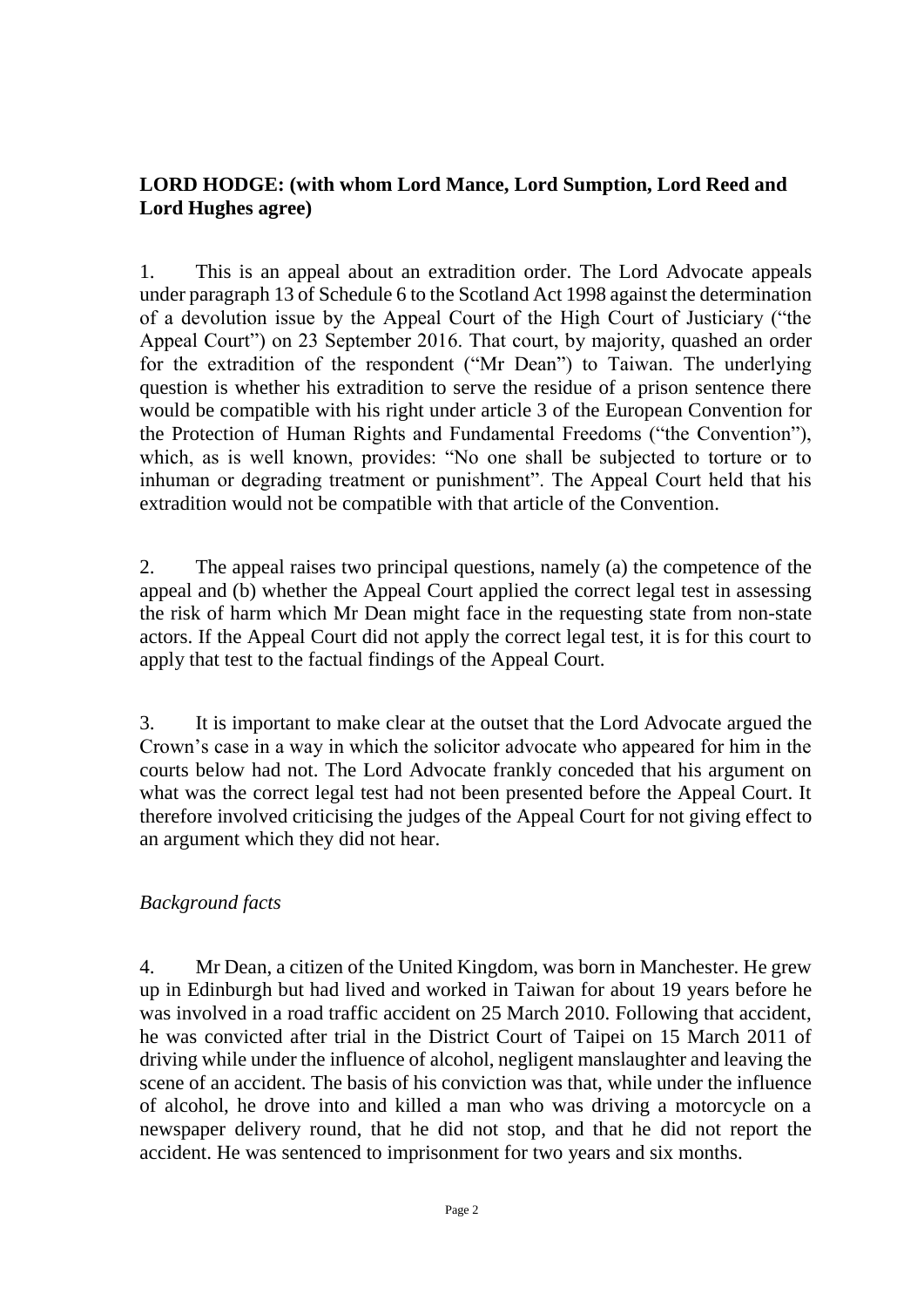5. He appealed against his conviction and sentence to the High Court in Taipei, which, having heard further evidence, refused his appeal and increased his sentence of imprisonment to four years. He then appealed to the Supreme Court of Taiwan. He remained on bail before and during his trial and while his appeals were pending. Before the Supreme Court of Taiwan had heard his appeal, he fled Taiwan, using a friend's passport, and came to Scotland. The Supreme Court of Taiwan confirmed his conviction and sentence in his absence.

6. The authorities in Taiwan then applied for his extradition. On 9 October 2013 the Ministry of Justice of Taiwan sought a provisional arrest warrant under section 73 of the Extradition Act 2003 ("the 2003 Act"), which is available if a person is accused in a category 2 territory of the commission of an offence and he is alleged to be unlawfully at large after his conviction. Because there is no extradition treaty between the UK and Taiwan, the Home Office on behalf of the United Kingdom and the judicial authorities in Taiwan entered into a memorandum of understanding in relation to Mr Dean under section 194 of the 2003 Act dated 16 October 2013. This had the result that a certificate by the Scottish Ministers enabled the 2003 Act to apply in relation to Mr Dean's extradition as if Taiwan were a category 2 territory under that Act.

7. Mr Dean was arrested in Scotland on 17 October 2013 and remained in custody for almost three years. On 28 October 2013 the Ministry of Justice of Taiwan delivered a written request for Mr Dean's extradition to the Secretary of State for the Home Department. The Cabinet Secretary for Justice, Mr Kenny MacAskill, certified the request under section 70(1) of 2003 Act on 18 November 2013 and sent the request to Edinburgh Sheriff Court. An extradition hearing before Sheriff Kenneth Maciver was scheduled to commence in January 2014. Mr Dean mounted numerous challenges and lodged two devolution minutes. The completion of the hearing was delayed by his withdrawal of instructions from his legal representatives, the obtaining of an expert report and the engagement of replacement legal representatives. By Note of Decision dated 11 June 2014, the sheriff decided under section 87(1) of the 2003 Act that Mr Dean's extradition would be compatible with his Convention rights within the meaning of Human Rights Act 1998, and refused the two devolution minutes. The Scottish Ministers made the extradition order on 1 August 2014.

8. Mr Dean appealed under section 103 of the 2003 Act against Sheriff Maciver's decision and under section 108 of that Act against the extradition order of the Scottish Ministers. The Appeal Court (Lady Paton, Lord Drummond Young and Lady Clark of Calton) heard challenges as to whether Taiwan was a "territory" within the meaning of the 2003 Act, whether Mr Dean's article 6 right to a fair trial had been infringed, and whether, under section 81 of the 2003 Act, extraneous considerations barred extradition - in this case whether there was a serious possibility that the request to extradite was for the purpose of punishing him by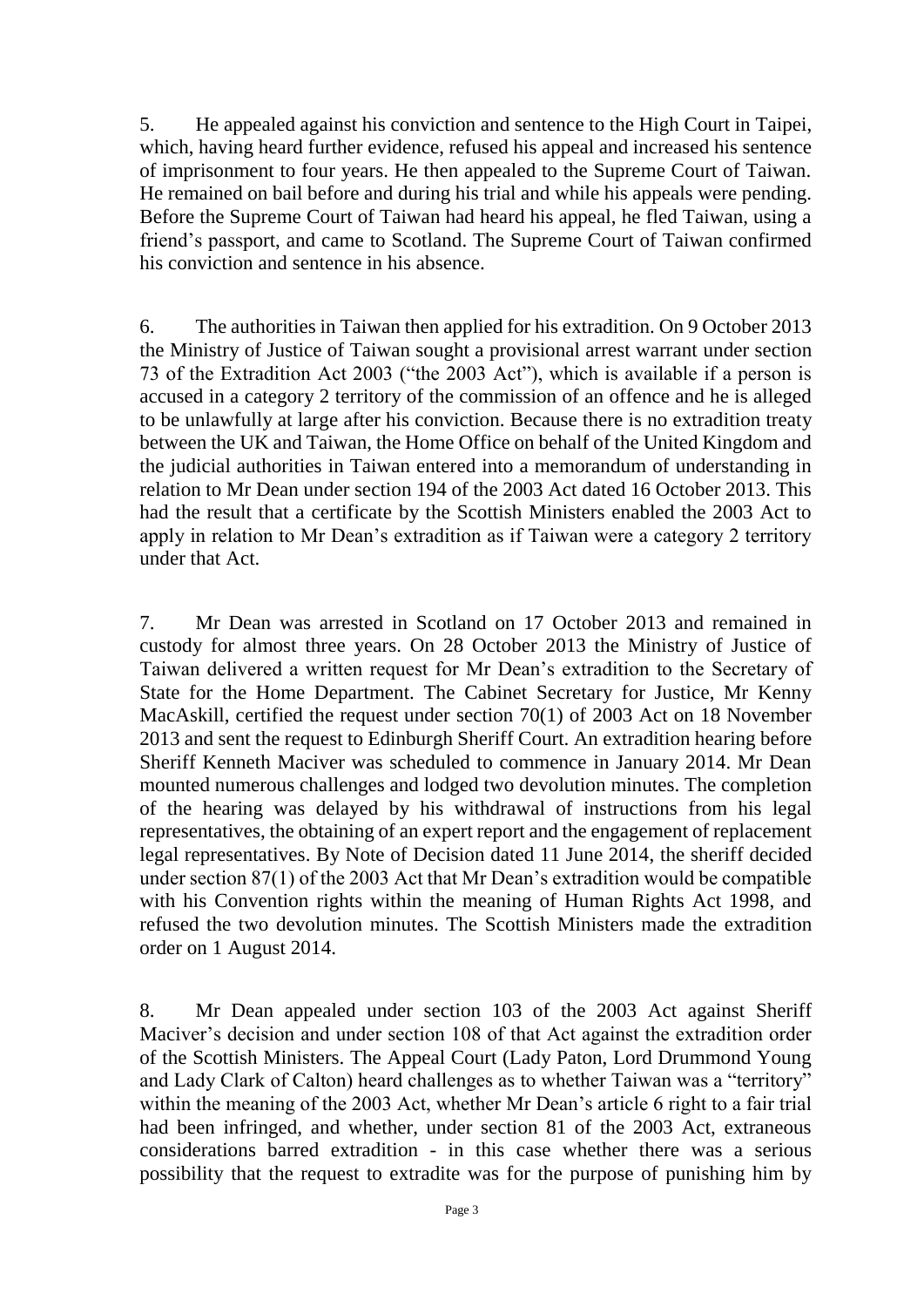reason of his race or nationality. In its unanimous opinion dated 24 June 2015, the Appeal Court rejected those challenges. This appeal is not concerned with those issues. On the issue with which this court is concerned, namely the challenge under article 3 of the Convention concerning prison conditions in Taiwan, the Appeal Court ordered an evidential hearing. It reserved its opinion on the section 108 appeal until it had dealt with the article 3 challenge.

9. After hearing evidence on the article 3 challenge, the Appeal Court on 23 September 2016 by a majority (Lord Drummond Young dissenting) held that Mr Dean's extradition to Taiwan would not be compatible with his article 3 right and ordered his discharge. The Appeal Court, in assessing the compatibility of the extradition, applied the test set out in *Saadi v Italy* (2009) 49 EHRR 30, namely "whether substantial grounds have been shown for believing that there is a real risk of treatment incompatible with article 3". The majority (Lady Paton and Lady Clark of Calton) concluded that there was such a risk. Because I am satisfied that the Appeal Court applied the wrong legal test and that this court must therefore make its own assessment of the facts found by the Appeal Court, I mean no discourtesy in summarising the majority's reasoning briefly.

10. The Appeal Court heard evidence from Mr Dean and also two legal academics, Professor Mong Hwa Chin and Dr James McManus, who had been instructed on behalf of the Lord Advocate. That evidence vouched the conclusion that Taiwanese prisons were seriously overcrowded and that Taipei prison, where the Taiwanese authorities proposed to keep Mr Dean, was both overcrowded and understaffed. The Taiwanese authorities had given written assurances to the Lord Advocate in which they undertook that Mr Dean would not be housed in the overcrowded cells in the main prison block but would be housed in a separate building in an adequately sized cell, which had a lavatory and a shower and which he would share with only one other foreign prisoner. The majority of the Appeal Court held that, if the Taiwanese authorities fulfilled their undertakings to the letter, there was still a real risk of ill treatment in accordance with the *Saadi* test because (a) Mr Dean suffered from some notoriety in Taiwan, the other inmates and prison staff would view the arrangements made for him as wholly exceptional, and this would give rise to animosity from other prisoners, (b) the staffing levels were not sufficient to protect Mr Dean if he were to mix with other prisoners, (c) therefore he was likely to choose to stay in his cell for most of the time and would not be able to work to earn parole, (d) he would also have only limited opportunity for outdoor exercise or interaction with others and solitary confinement was generally harmful to health, (e) the ratio of medical and pharmaceutical staff to prisoners was too low and prisoners had to pay for non-emergency medical treatment and non-standard drugs, (f) there was no formal system for a UK body or an international body to inspect the prison, (g) United Kingdom consular staff, who visited UK prisoners in Taiwanese prisons, did not assess prison standards, and (h) there were no established procedures by which prisoners could enforce their rights in the Taiwanese courts.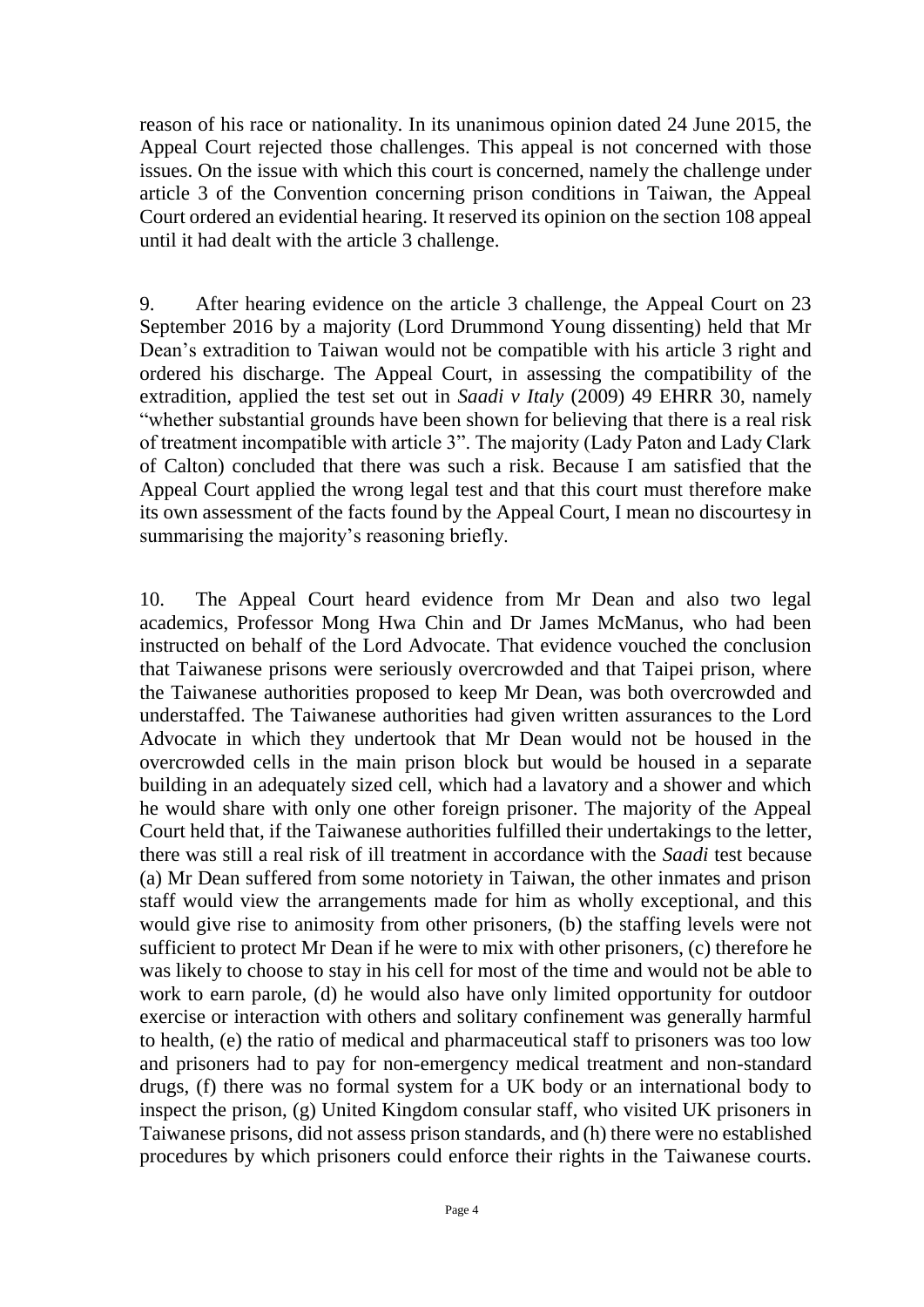Lady Clark also commented on the ad hoc nature of the assurances which the Taiwanese authorities had given and doubted the ability of the British consular staff to monitor those assurances.

11. Lord Drummond Young in his dissenting opinion emphasised the contribution which extradition makes to the rule of law both nationally and internationally. He pointed out that the European Court of Human Rights ("ECtHR") had held that article 3 was not a means by which contracting states might impose their own standards on other states: *Ahmad v United Kingdom* (2012) 56 EHRR 1, para 177. He argued that the court must proceed on the assumption that the Taiwanese authorities would observe in good faith the assurances they had given and he assessed the quality of those assurances against the criteria which the ECtHR set out in *Othman v United Kingdom* (2012) 55 EHRR 1, paras 177-190. Having assessed the evidence, Lord Drummond Young concluded that Mr Dean had failed to establish that there was any real risk of his being subject to treatment that would infringe article 3 of the Convention.

12. After the Appeal Court (again by majority) refused to give leave to appeal, a panel of this court granted the Lord Advocate permission to appeal on 21 December 2016.

#### *Discussion*

13. I consider, first, the challenge to the competency of this appeal before discussing the correct legal test for compatibility with article 3 of the ECHR when the threat comes from the acts of third parties and applying that test to the findings of the Appeal Court.

#### *The competence of this appeal*

14. Mr Bovey, who appears for Mr Dean, challenges the competence of this appeal on the ground that the Appeal Court has not determined a devolution issue. For the reasons set out below I consider that challenge to be misconceived.

15. The decision of the Appeal Court which the Lord Advocate has appealed is a decision "whether the person's extradition would be compatible with the Convention rights within the meaning of the Human Rights Act 1998 (c 42)": section 87(1) of the 2003 Act. The decision was made in the context of an appeal under section 103 of the 2003 Act. There is no appeal to this court from a decision of a Scottish court under section 103 because the provision authorising an appeal to this court from decisions made under sections 103 and 108 (among others) does not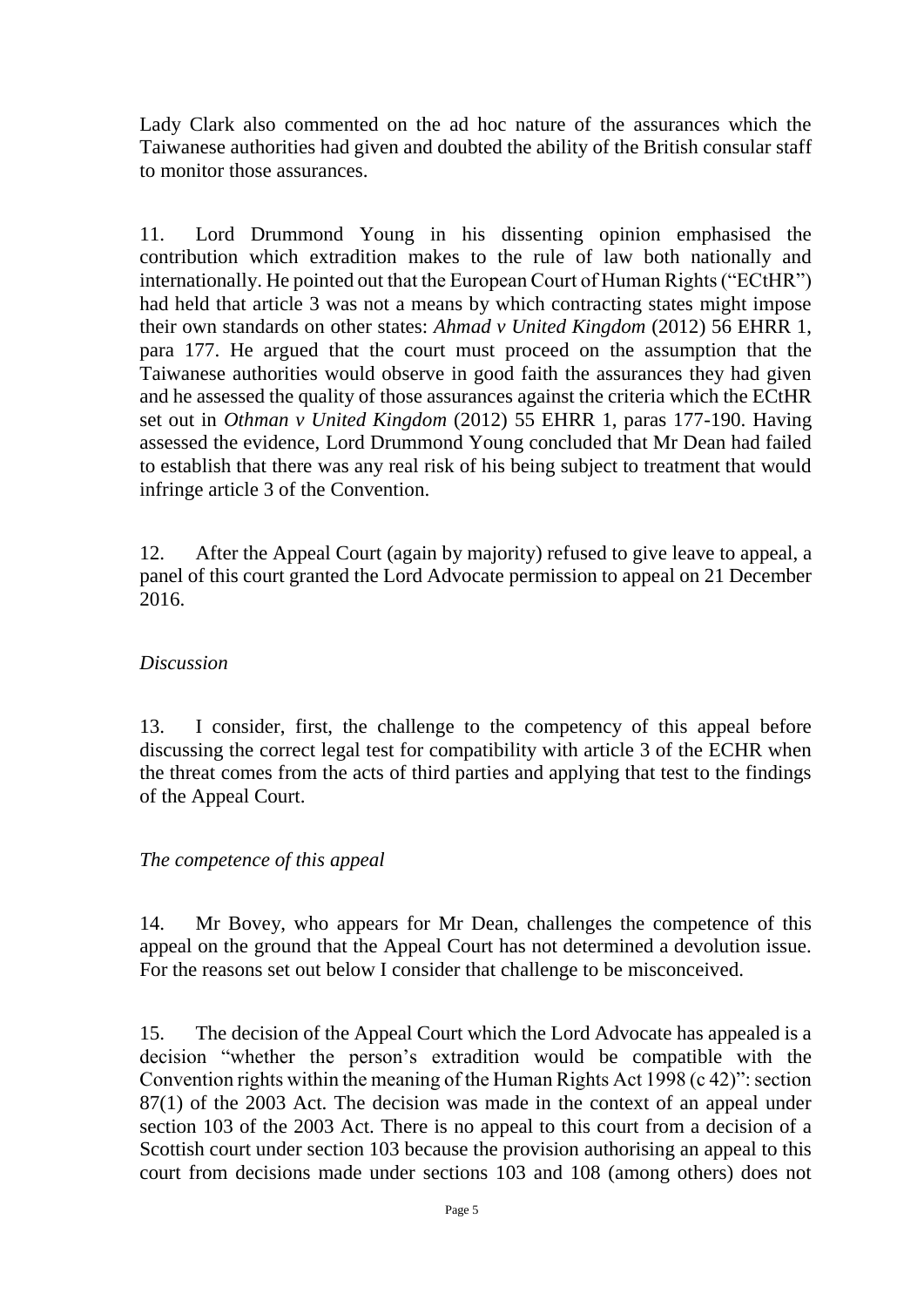apply to Scotland: section 114(13) of the 2003 Act. But that is not the end of the matter because an appeal from a decision under section 87(1) of the 2003 Act, which was the subject of this part of Mr Dean's section 103 appeal, raises a question of the legal competence of the Scottish Government.

16. Section 57(2) of the Scotland Act 1998 provides

"A member of the Scottish Government has no power to make any subordinate legislation, or to do any other act, so far as the legislation or act is incompatible with any of the Convention rights …"

17. The functions carried out by the Lord Advocate and the Scottish Ministers under Part 2 of the 2003 Act are acts that they perform as members of the Scottish Government: *BH v Lord Advocate* 2012 SC (UKSC) 308, paras 33-34 per Lord Hope, and *Kapri v Lord Advocate* 2013 SC (UKSC) 311, paras 18-23 per Lord Hope.

18. In Schedule 6 to the Scotland Act 1998 paragraph 1(d) includes within the definition of a "devolution issue":

> "a question whether a purported or proposed exercise of a function by a member of the Scottish Executive is, or would be, incompatible with any of the Convention rights …"

19. The question as to whether the Scottish Government's acts in seeking to extradite Mr Dean to Taiwan are compatible with Convention rights is thus a devolution issue: *BH* (above), para 34, *Kapri* (above), para 22. Section 116(1) of the 2003 Act provides the general rule that a decision under Part 2 of the Act by a judge or the Scottish Ministers may be questioned in legal proceedings only by means of an appeal under that Part, but subsection (2) to that section excludes from that limitation an appeal against the determination of a devolution issue.

20. When pursuing his appeal before the Appeal Court to challenge the sheriff's decision under section 87 of the 2003 Act Mr Dean had the option of proceeding either under section 103 of the 2003 Act or by means of raising a devolution issue under the Scotland Act 1998: *BH* (above), para 26; *Kapri* (above), para 19. He chose to proceed under section 103 of the 2003 Act and did not raise a devolution minute in relation to his challenge concerning prison conditions in the Appeal Court. The Lord Advocate was the respondent to Mr Dean's appeal before the Appeal Court. He therefore did not need to exercise his right under paragraph 4 of Schedule 6 to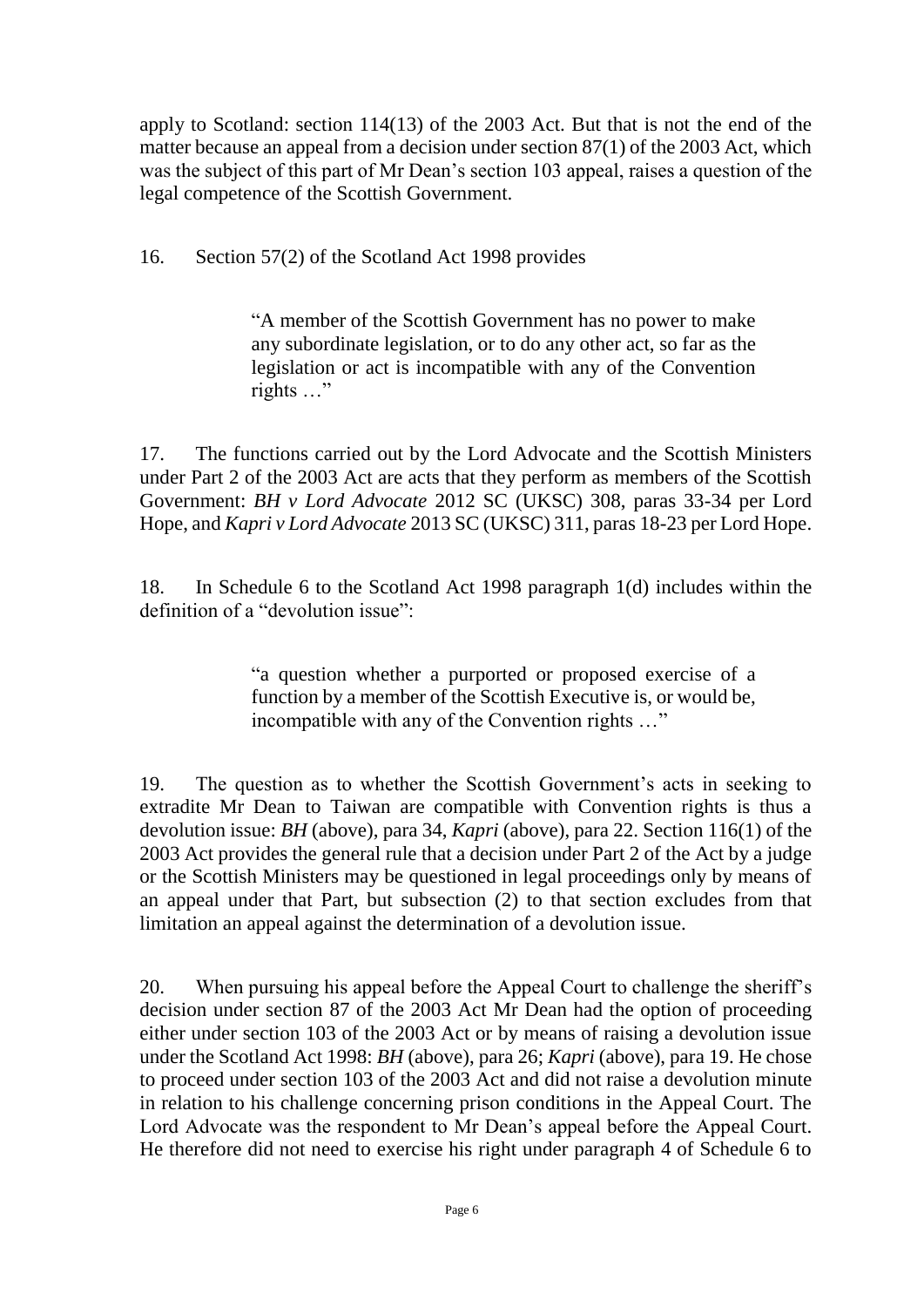the Scotland Act 1998 to institute proceedings to determine the devolution issue raised by Mr Dean's appeal.

21. Where a devolution issue arises in proceedings, intimation of the issue should be given to the Advocate General for Scotland and the Lord Advocate, unless they are already parties to the proceedings: paragraph 5 of Schedule 6 to the Scotland Act 1998. Neither Mr Dean's legal advisers nor the Lord Advocate intimated the issue to the Advocate General for Scotland in relation to the proceedings before the Appeal Court. The Advocate General was thus deprived of his right under paragraph 6 of Schedule 6 to take part in the proceedings in the Appeal Court. That omission, however, does not affect the competence of any appeal to this court.

22. Paragraph 13(a) of Schedule 6 to the Scotland Act 1998 confers a right of appeal to the Supreme Court against a determination of a devolution issue by a court of two or more judges of the High Court of Justiciary. The decision of the Appeal Court is such a determination. The Lord Advocate has informed this court that he had intimated the devolution issue, which he seeks to argue in this court, to the Advocate General for Scotland, who has indicated that he does not intend to take part in the proceedings. There is therefore no bar to this appeal.

23. It may be that the Appeal Court would have determined the other devolution issues, which Mr Dean has raised, if it had been aware that the Lord Advocate might seek to appeal its determination of the article 3 devolution issue to this court. It did not do so. That is unfortunate because it may cause further delay, but that cannot affect the competence of this appeal.

*The merits of the appeal*

*Article 3 of the Convention: summary*

24. The Lord Advocate concedes that, on the findings of fact by the Appeal Court, there are substantial grounds for believing that there is a risk that Mr Dean would suffer harm from other prisoners in Taipei prison if protective measures were not put in place. But, he submits, the ECtHR laid down the appropriate legal test in such a circumstance in *HLR v France* (1997) 26 EHRR 29, which the House of Lords applied in *R (Bagdanavicius) v Secretary of State for the Home Department* [2005] 2 AC 668 ("*Bagdanavicius*"). As I set out below, the test is whether the state has failed to provide reasonable protection against harm inflicted by non-state agents. Mr Bovey acknowledges that test but submits that in substance the Appeal Court has addressed it. I do not accept that submission. In my view, the Appeal Court did not address that test. This is unsurprising, because, as Lady Paton recorded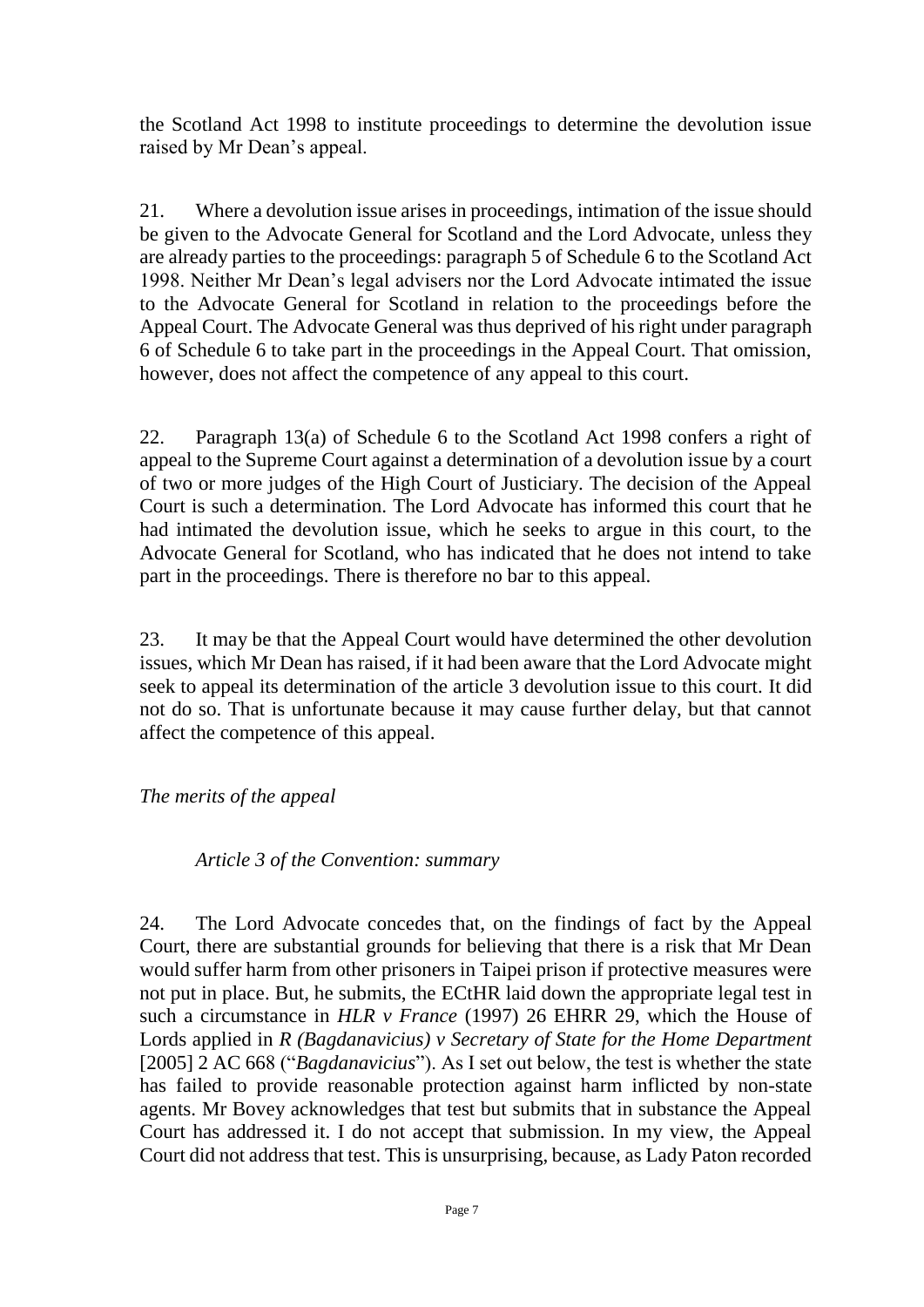at para 8 of her opinion, counsel were agreed that the correct test was set out in *Saadi*, to which I have referred in para 9 above. As a result no clear distinction was drawn in her opinion (paras 8, 45, and 50-58) between the underlying threat from other prisoners, which the Appeal Court found to exist, and conduct for which the state was responsible. It is therefore incumbent on this court to apply the correct legal test to the findings of fact of the Appeal Court. In short, the court must assess, first, whether the Taiwanese authorities are undertaking to provide Mr Dean with reasonable protection against violence by third parties while he is in prison, and, secondly, if they are, whether the conditions in which he is to have such protection themselves entail an infringement of article 3.

#### *The correct legal test*

25. Article 3 of the Convention enshrines one of the fundamental values of a democratic society. It is therefore incumbent on the court to be assiduous in its assessment of a challenge on this ground. A person asserting a breach of this article must show that there are substantial grounds for believing that he faces a real risk of being subjected to treatment contrary to article 3 if he is extradited: *Saadi v Italy* (above), para 125. In addressing that challenge, the court can have regard to assurances given by the receiving state: *Othman v United Kingdom* (above), paras 187-189. In particular, the court must assess not only the quality of the assurances given but also whether they can be relied on, having regard to the general situation in that country with regard to respect for human rights. In *Othman* (para 189) the ECtHR set out eleven factors which, among others, a court could take into account in making that assessment. I discuss several of those factors in para 38 below.

26. In *Bagdanavicius*, Lord Brown of Eaton-under-Heywood, who gave the leading speech in the House of Lords, observed (para 7) that it has long been established that article 3 imposes an obligation on the part of a contracting state not to expel someone from its territory where substantial grounds are shown for believing that he will face in the receiving country a real risk of being subjected to treatment contrary to that article. He cited *Soering v United Kingdom* (1989) 11 EHRR 439 as the initial authority for the principle that the act of expulsion in such a circumstance constitutes the proscribed ill-treatment. The expulsion itself breaches article 3 if such risk in the receiving country emanates either from acts of the public authorities of that state or from persons or groups of persons who are not public officials. In the latter circumstance, it is not sufficient to show that there is a real risk of suffering serious harm at the hands of non-state agents. In para 24 Lord Brown deprecated a failure in such cases to distinguish between the risk of serious harm on the one hand and the risk of treatment contrary to article 3 on the other. He said:

> "In cases where the risk 'emanates from intentionally inflicted acts of the public authorities in the receiving country' (the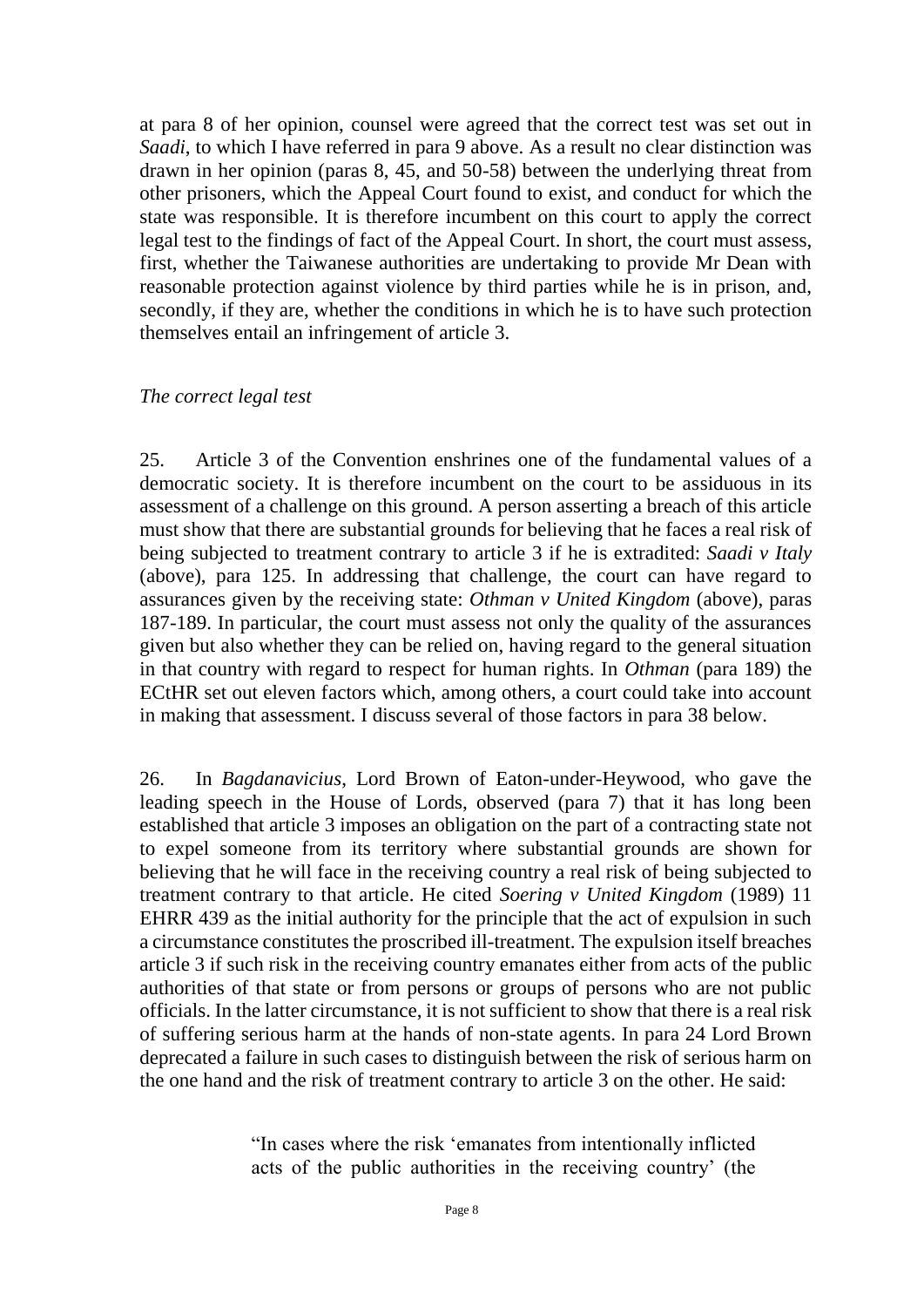language of *D v United Kingdom* (1997) 24 EHRR 423, 447, para 49) one can use those terms interchangeably: the intentionally inflicted acts would without more constitute the proscribed treatment. Where, however, the risk emanates from non-state bodies, that is not so: any harm inflicted by non-state agents will not constitute article 3 ill-treatment unless in addition the state has failed to provide reasonable protection. … Non-state agents do not subject people to torture or to the other proscribed forms of ill-treatment, however violently they treat them: what, however, would transform such violent treatment into article 3 ill-treatment would be the state's failure to provide reasonable protection against it."

27. It is this test that the court must apply to the facts of this case in relation to the harm which non-state actors might inflict, before asking whether the circumstances of such protection are themselves compatible with article 3.

#### *Applying the tests*

28. The Appeal Court made findings that there were problems of over-crowding and under-staffing in the main detention building in Taipei prison which gave rise to uncontrolled bullying of weaker prisoners. There was also evidence, which the Appeal Court accepted, of inadequate ventilation and lavatory facilities which exacerbated the discomfort caused by the over-crowding, and inadequate opportunities for the prisoners to exercise in the open air (para 44). There was also a finding that Mr Dean was at particular risk of being the focus of hostility from prisoners within the prison (para 47). As against those findings, it is necessary to assess the undertakings which the Taiwanese authorities have made in support of their application for Mr Dean's extradition.

29. Lady Paton in para 10 of her opinion recorded in summary the various undertakings which the Taiwanese authorities have given. I summarise those which are most relevant to prison conditions.

30. First, in a letter dated 25 February 2014, Mrs Chen Wen-chi, the Director General of the Department of International and Cross-Strait Legal Affairs in the Ministry of Justice of Taiwan and signatory of the memorandum of understanding (para 6 above), undertook that Mr Dean would be supervised by English-speaking officers and that he would be housed in an appropriate cell with persons selected from among non-violent foreign inmates, to avoid bullying. The authorities would treat Mr Dean as a special assignment, take account of his concerns for his safety, and assess the level of protection which he needed. They would pre-screen inmates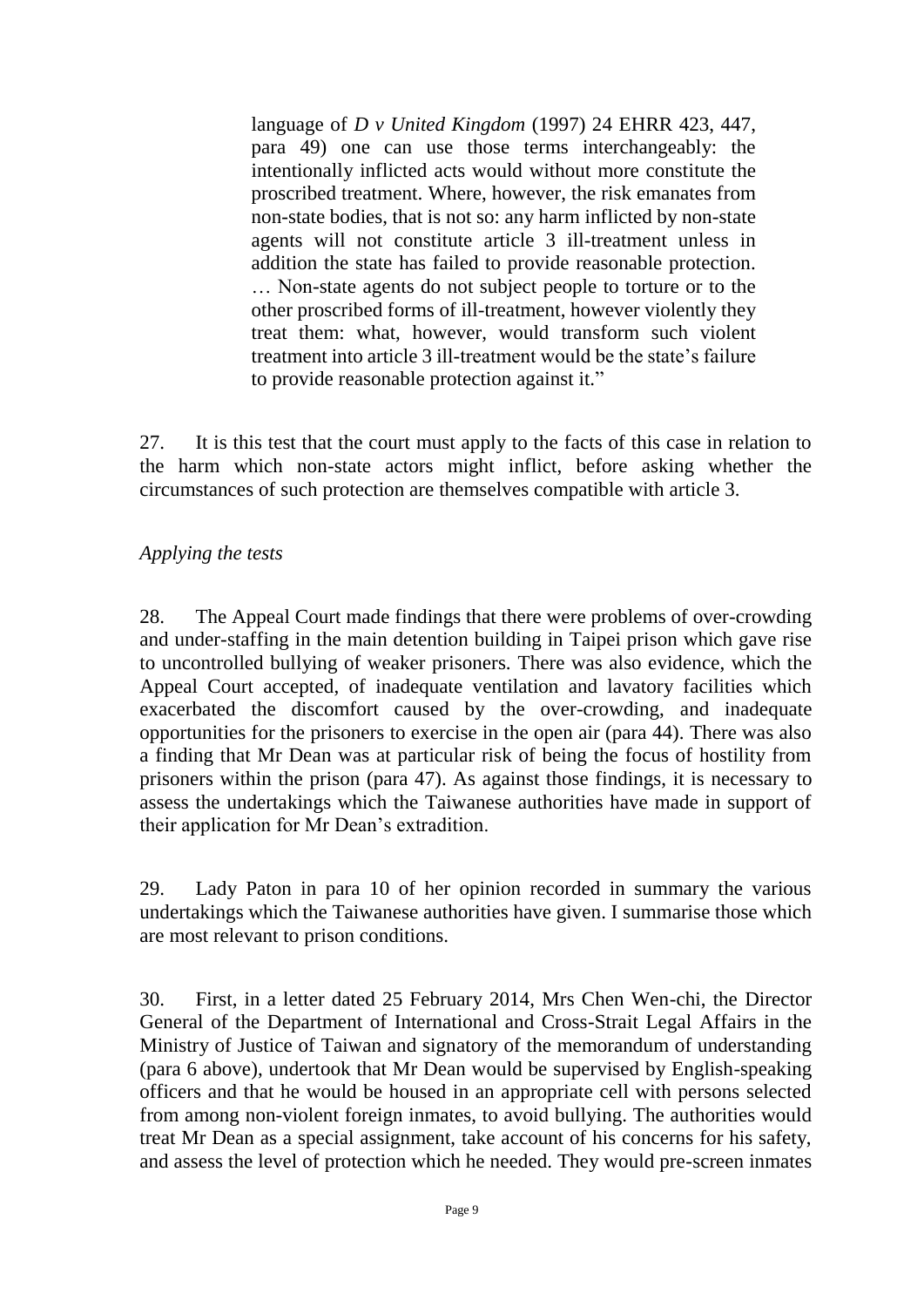with ill intent towards him to prevent them having contact with him. If necessary, they would separate Mr Dean from group activities and restrict his interaction with other inmates. By letter dated 14 November 2014, Mr Luo Ying-shay, the Minister of Justice of Taiwan, confirmed Mrs Chen Wen-chi's authority to give undertakings on behalf of his ministry, which supervised the Agency of Corrections which was responsible for managing prisons in Taiwan.

31. Secondly, on 19 August 2015 Mrs Chen Wen-chi described and sent photographs of the cell which she undertook to prepare for Mr Dean and which he would share with one other foreign prisoner. The cell was located on the second floor of the 11th disciplinary area in Taipei prison and had an area of 13.76 square metres. The cell was equipped with a desk, a chair, a four-shelf cupboard, a bunk bed, and a bathroom with a toilet, a sink, a shower and a shower curtain. There was good natural lighting through a large window, electric lighting, an exhaust fan and an electric fan on the ceiling. Prisoners had the opportunity to spend about nine hours per day out of their cells, which included working, exercise time, rests and meals. Assurances were also given about the quality of drinking water and diet. By letter of the same date Mr Wu Man-Ying, the Director General of the Agency of Corrections, confirmed that his agency would abide by those assurances. He confirmed this a second time in a letter dated 2 June 2016.

32. Thirdly, Mrs Chen Wen-chi by letter dated 25 December 2015 confirmed that if the United Kingdom consular staff raised an issue concerning a breach of an assurance about prison conditions, the Taiwanese authorities would respond to remedy any breach.

33. Finally, on 31 May 2016, the new Minister of Justice, Mr Chui Tai-san, reaffirmed Mrs Chen Wen-chi's authority to provide the assurances and to undertake to put them into practice.

34. Dr McManus's visit to Taipei prison in August 2015 provided further insight into the undertakings. The proposed cell measured 11.05 square metres, excluding the toilet and shower annex, giving 5.5 square metres to each of the proposed occupants. It was on the second floor of a reception area, where there were classrooms for the assessment of new arrivals. On the same floor there was an observation office and a 50-bed convalescent cell. The cell, which was proposed for Mr Dean, had been created in 2013 as a protected cell but had never been used. The proposed exercise area for Mr Dean was a tarmac basketball court adjacent to the building. The basketball court offered ample space for exercise and could be cleared of other prisoners when Mr Dean was using it. Dr McManus concluded that the accommodation met all the standards set by the Committee for the Prevention of Torture ("CPT") and the ECtHR in terms of space per prisoner, light, ventilation and toilet facilities. He also recorded that assurances had been given that Mr Dean could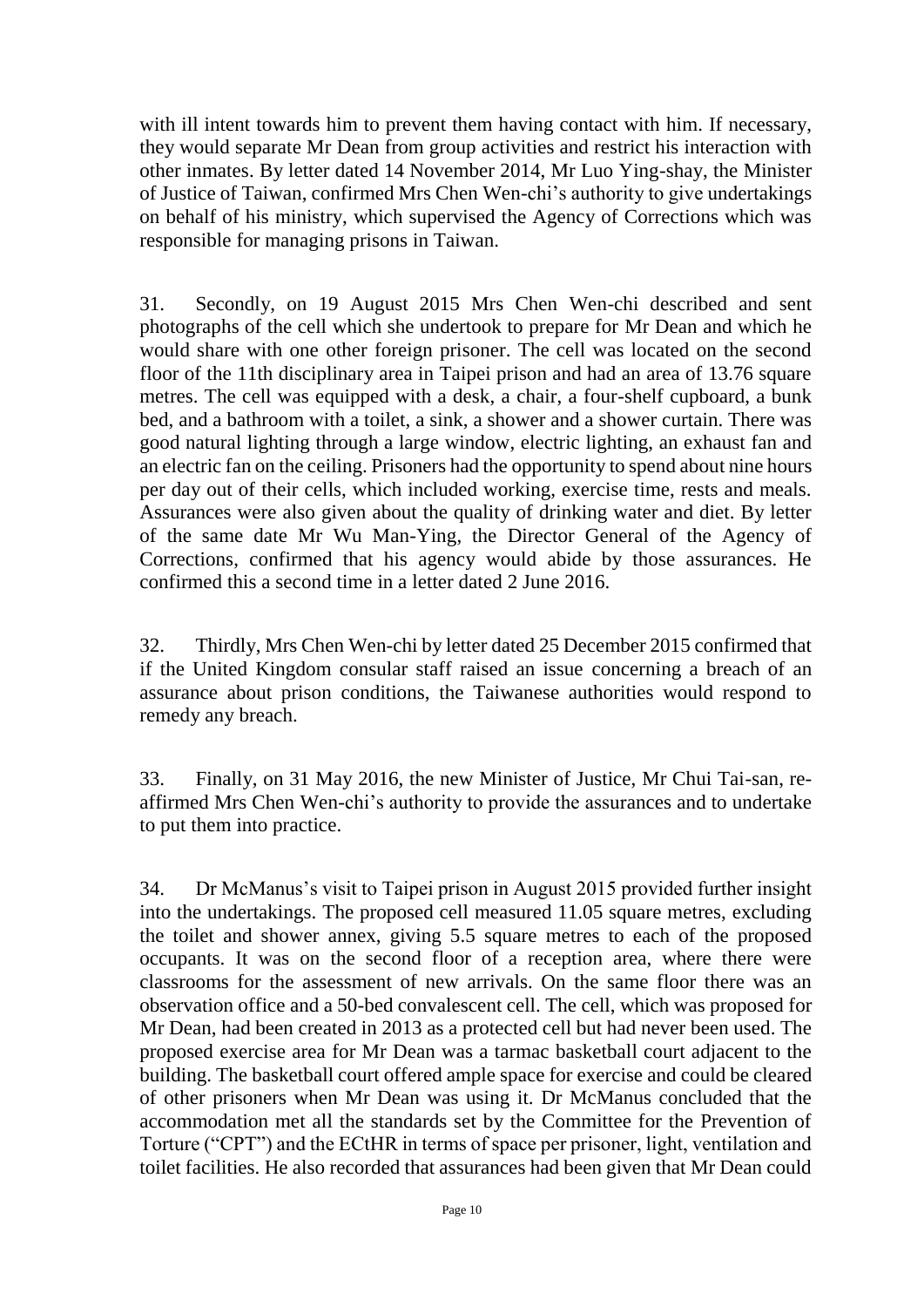have a minimum of one hour's outdoor exercise per day and that he would be entitled to access to newspapers, radio and television. There was a work regime in the prison which, if Mr Dean engaged with it, would allow him to mix with other prisoners and to be out of his cell from 8.30 am to 5.30 pm.

35. Understandably, it was not suggested on Mr Dean's behalf that the cell accommodation was inadequate or exposed him to overcrowding if he were to share it with one non-violent foreign prisoner. Nor was it suggested that he would not be reasonably safe when in that cell.

36. In agreement with the judges of the Appeal Court, I proceed on the basis that the judicial authorities of Taiwan are acting in good faith in entering into the memorandum of understanding and in giving the assurances which they have. I also agree with the judges of the Appeal Court in so far as they proceeded on the assumption that the Taiwanese authorities responsible for the management of Taipei prison would make every effort to fulfil those undertakings. As Lord Drummond Young observed in his dissenting opinion, extradition assists in maintaining the rule of law both nationally and internationally. The United Kingdom Government has chosen to enter into extradition treaties with friendly foreign states or territories giving rise to mutual obligations in international law. In *Gomes v Government of Trinidad and Tobago* [2009] 1 WLR 1038, Lord Brown stated (para 36):

> "The extradition process, it must be remembered, is only available for returning suspects to friendly foreign states with whom this country has entered into multilateral or bilateral treaty obligations involving mutually agreed and reciprocal commitments. The arrangements are founded on mutual trust and respect. There is a strong public interest in respecting such treaty obligations."

The Lord Advocate acknowledges that the memorandum of understanding does not have the status of a treaty enforceable in international law. That notwithstanding, there remains a strong public interest in promoting and maintaining the rule of law by means of extradition.

37. But that strong public interest, while carrying great weight, has no paramountcy in the face of an article 3 challenge. In *Othman v United Kingdom*  (above) the ECtHR stated how it would assess the quality of the assurances given by a receiving country in the context of deportation. The existence of an extradition agreement - whether a treaty or a memorandum of understanding - does not obviate the need for such an assessment in the context of a human rights challenge. It is possible, for example, that adverse political developments in a friendly foreign state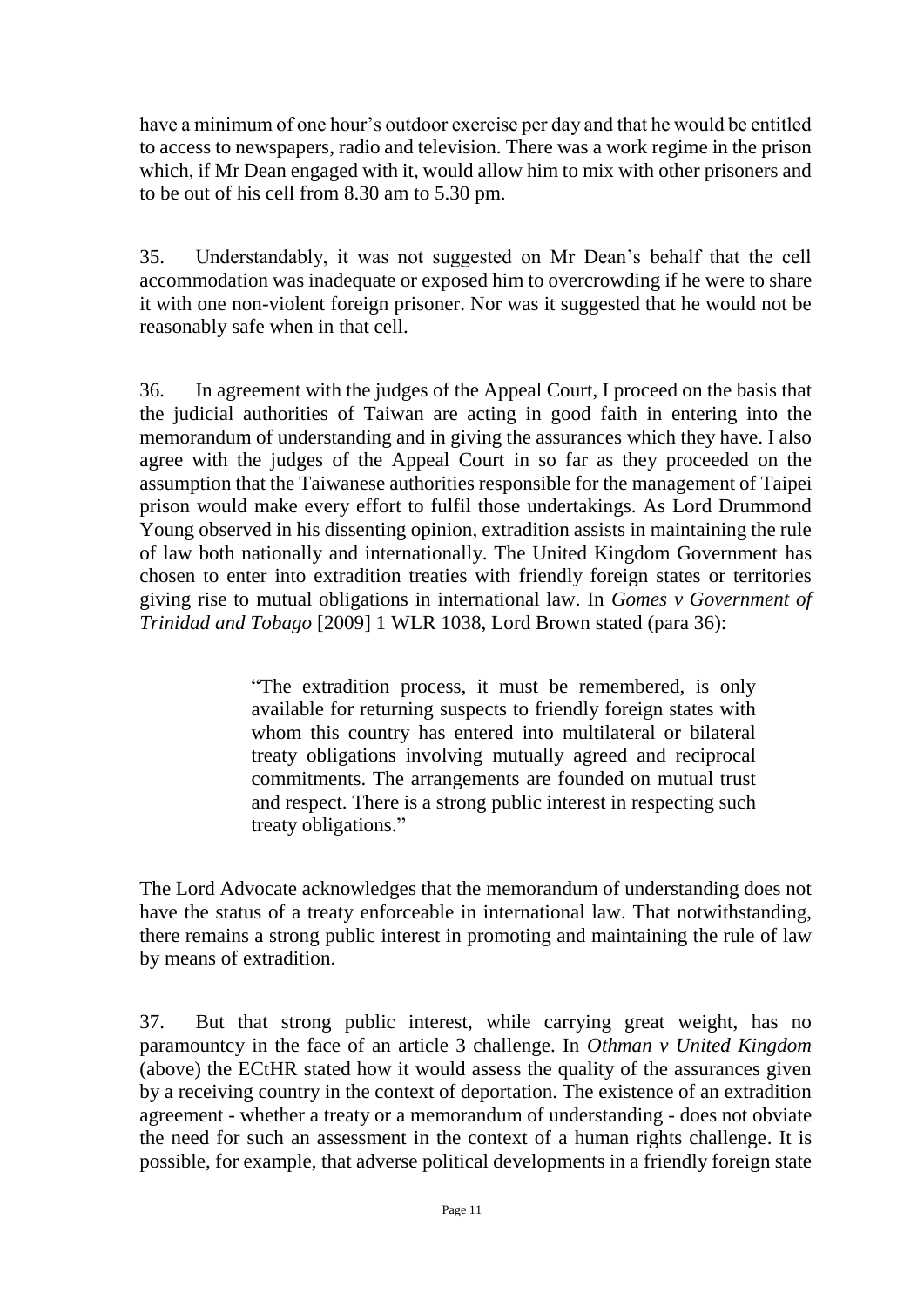might reduce the confidence which our courts could reasonably have about an extradited person's treatment in that country, notwithstanding the continued existence of an extradition treaty. In my view, it is incumbent on a court, which is addressing an article 3 challenge, to make such an assessment in the context of an extradition; and the existence of the extradition agreement is a factor in that assessment. This is consistent with the ECtHR's guidance in *Othman* which identified as relevant the length and strength of bilateral relations between the sending and receiving states.

38. In this case the assurances are given on behalf of the central government of Taiwan, which is a developed society with a tradition of respect for the rule of law. There is no suggestion that the Taiwanese authorities ill-treated Mr Dean before he fled the country. The assurances are given by a senior responsible official and have been confirmed by two Ministers of Justice and by the Director General of the agency with responsibility for managing prisons. The assurances, and in particular those about his accommodation and separating him from group activities with other prisoners if that is necessary for his safety, are specific rather than general. The assurances envisage that United Kingdom consular staff will have access to Mr Dean in prison and include an undertaking to remedy any breach of the assurances which the consular staff raise with the prison authorities. The memorandum of understanding and the assurances have given a role to the consular staff which they have not had in the past in relation to United Kingdom citizens imprisoned in Taiwan. There is no reason to think that the consular staff would not perform their obligations to monitor the assurances if Mr Dean were to request their help. While there appears to have been no examination of the access which Mr Dean might have to legal advice, Dr McManus recorded the apparently successful operation of a complaints system in the prison and that some prisoners had obtained access to the domestic courts. This is the first occasion on which Taiwan has sought to extradite a United Kingdom citizen and the memorandum of understanding and the assurances are therefore untested; but that novelty is significantly outweighed by the other factors which I have mentioned in this paragraph.

39. Mr Dean's case is both that he has gained notoriety in Taiwan as a foreign businessman who was convicted of killing a local man through driving while drunk and also that other prisoners would resent his privileged status in the prison and wish to harm him. As a result, he may not be able to mix with other prisoners and work to earn parole, which in Taiwan depends in part upon a prisoner's taking part in work activities in the prison. I cannot judge in advance the extent to which Mr Dean's fear of being harmed by other prisoners will prevent him from mixing with them. But there is no evidence to support an inference that the Taiwanese authorities will not give him reasonable protection against harm at the hands of other prisoners: the undertakings would allow him to elect to remain in his cell and exercise outdoors by himself. There is nothing to suggest that such a regime would fail to prevent third parties from harming him.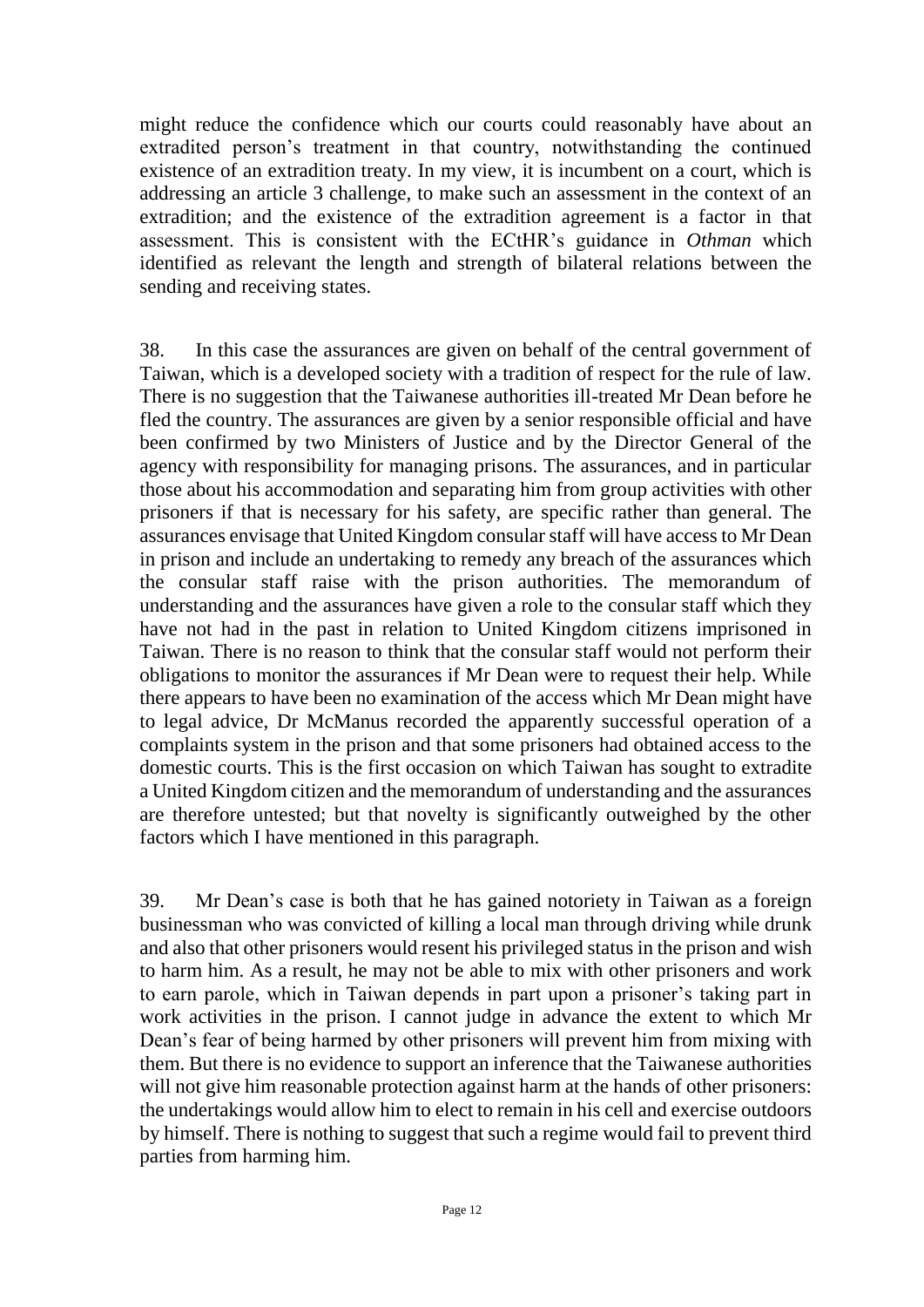40. I turn then to the second question, which is whether the confinement which such a regime would entail would risk a breach of article 3. There is no issue about the quality of the cell accommodation or the fact that Mr Dean would share the cell with a non-violent foreign prisoner. But the majority of the Appeal Court expressed concern that Mr Dean might have to elect to stay in his cell and thus be subjected to a form of solitary confinement, which might be harmful to his health.

41. In Mr Dean's case we are not concerned with complete sensory isolation and total social isolation which the ECtHR has recognised as constituting a form of inhuman treatment. But the Convention looks beyond such isolation. In *Ahmad* at paras 207-210 the ECtHR stated:

> "207. Other forms of solitary confinement which fall short of complete sensory isolation may violate article 3. Solitary confinement is one of the most serious measures which can be imposed within a prison and, as the Committee for the Prevention of Torture has stated, all forms of solitary confinement without appropriate mental and physical stimulation are likely, in the long term, to have damaging effects, resulting in deterioration of mental faculties and social abilities. Indeed, as the Committee's most recent report makes clear, the damaging effect of solitary confinement can be immediate and increases the longer the measure lasts and the more indeterminate it is.

> 208. At the same time, however, the Court has found that the prohibition of contact with other prisoners for security, disciplinary or protective reasons does not itself amount to inhuman treatment or punishment. In many states parties to the Convention more stringent security measures, which are intended to prevent the risk of escape, attack or disturbance of the prison community, exist for dangerous prisoners.

> 209. Thus, whilst prolonged removal from association with others is undesirable, whether such a measure falls within the ambit of article 3 of the Convention depends on the particular conditions, the stringency of the measure, its duration, the objective pursued and its effects on the person concerned.

> 210. In applying these criteria, the Court has never laid down precise rules governing the operation of solitary confinement. For example, it has never specified a period of time, beyond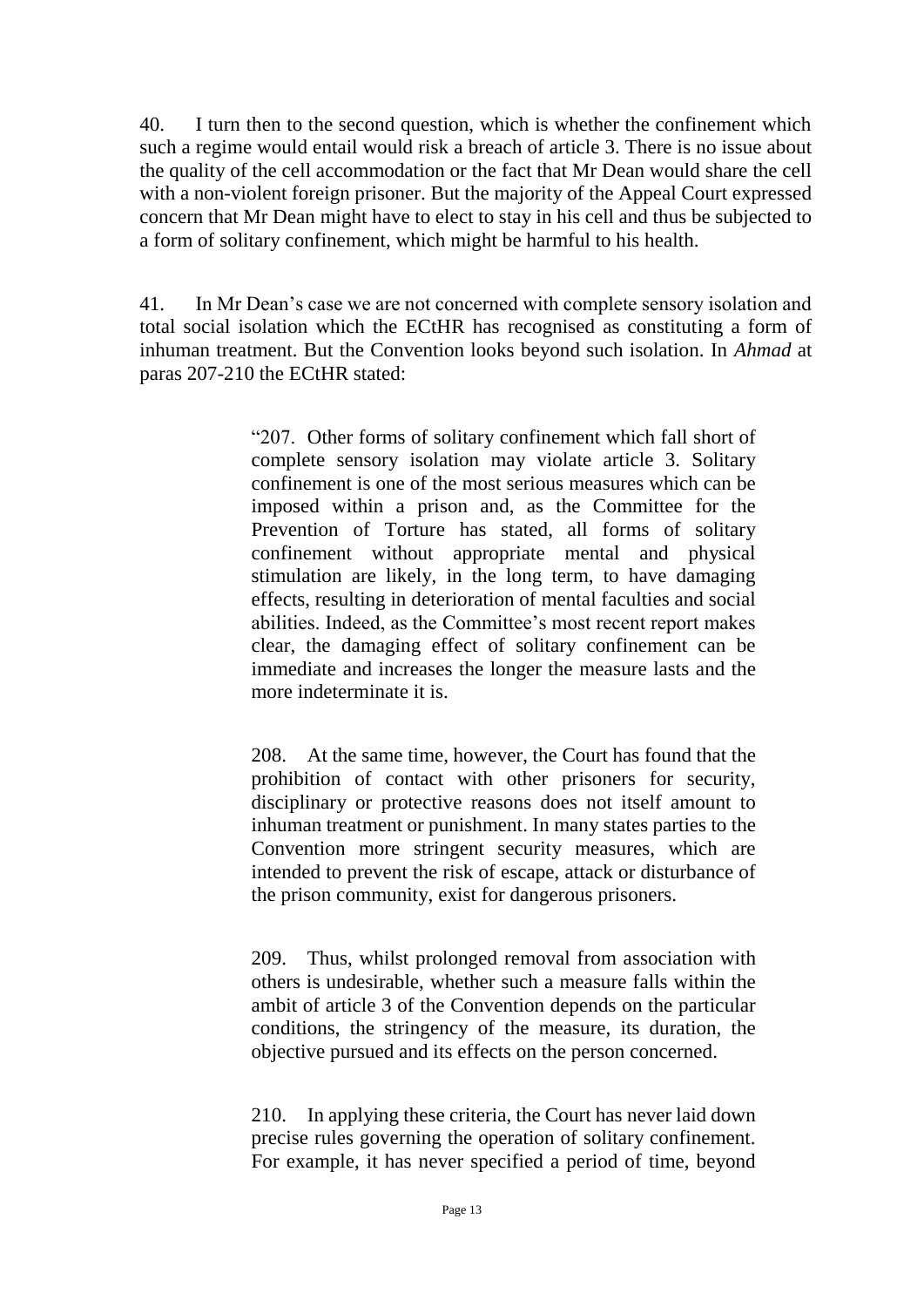which solitary confinement will attain the minimum level of severity required for article 3. The Court has, however, emphasised that solitary confinement, even in cases entailing relative isolation, cannot be imposed on a prisoner indefinitely."

42. In Mr Dean's case, we are concerned with what the ECtHR has described as "relative isolation" as he would share his cell with a non-violent foreign prisoner and would have access to newspapers, radio and television. There would also be opportunities for people to visit him. That relative isolation would not be imposed on him by the prison authorities but would be at his option, if he were to take the view that the risk of harm at the hands of other prisoners required him to dissociate himself from contact with them. Thus, the objective which might give rise to his relative isolation would be his own protection.

43. Further, the period of Mr Dean's imprisonment resulting from his conviction is unlikely to exceed approximately 13 months because the Taiwanese authorities have undertaken to give him credit towards his four-year sentence for the period of almost three years which he has spent in prison in Scotland.

44. When one has regard to the decisions of the ECtHR in other cases concerning solitary confinement, such as *Öcalan v Turkey* (2004) 41 EHRR 45, *Ramirez Sanchez v France* (2007) 45 EHRR 49 and *Ahmad v United Kingdom* (above), and the decision of this court in *Shahid v Scottish Ministers* [2015] UKSC 58; 2016 SC (UKSC) 1; [2016] AC 429, the circumstances of Mr Dean's possible relative isolation do not come close to a breach of article 3 of the Convention and do not contribute significantly to his assertion of such a breach when other circumstances are considered. It is necessary, of course, to take a holistic view of the circumstances of his detention in reaching a view as to whether there is a real risk of his being subject to treatment that infringes article 3 of the Convention. But the other factors which influenced the majority of the Appeal Court do not materially advance his case.

45. First, the ratio of medical staff to prisoners, to which Lady Paton referred in para 33 of her opinion, was well below the standard advocated by the CPT, which is one doctor per 350 prisoners. But, as she also recorded, Dr McManus concluded that there appeared to be "no great problem for prisoners obtaining medical attention when needed". The fact that prisoners have to pay for non-emergency medical and dental treatment and also for non-generic drugs is of little significance. It is important to recall that the ECtHR has repeatedly stated that the Convention does not purport to be a means of requiring the Contracting States to impose Convention standards on other states: *Al-Skeini v United Kingdom* (2011) 53 EHRR 18, para 141; *Ahmad v United Kingdom* (above), para 177.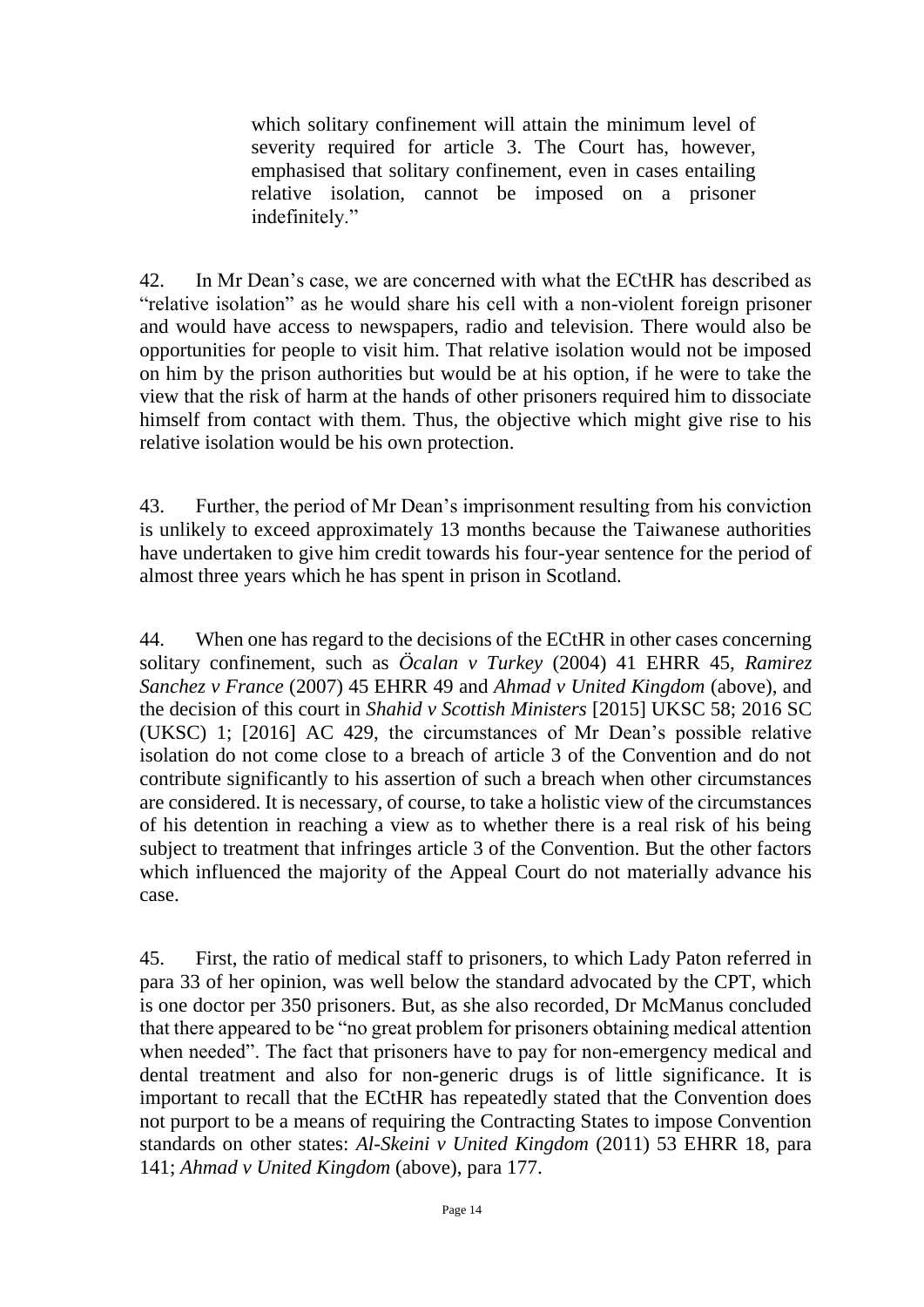46. Secondly, I do not infer from the past practice of United Kingdom consular staff of not pressing for the improvement of prison conditions for United Kingdom prisoners that they would not act to protect Mr Dean. As I have said, the existence of the memorandum of understanding and also the assurances by which the Taiwanese authorities have recognised the role of the consular staff in protecting Mr Dean's interests have given the consular staff a role which to date they have not had.

47. Thirdly, the majority of the Appeal Court was concerned both by the absence of an international system by which prison conditions in Taiwan were monitored and that "there is no established route within the Taiwanese courts whereby a prisoner can seek a remedy in respect of prison conditions" (paras 56 and 57). Those are among the factors which the ECtHR has identified as relevant considerations in assessing the quality of the assurances of the receiving state: *Othman v United Kingdom* (above) para 189. But in my view, those considerations do not outweigh the other factors which point towards accepting the assurances (para 38 above) and the role which the United Kingdom consular staff will undertake in monitoring the assurances.

48. I am therefore satisfied (a) that the assurances of the Taiwanese authorities offer Mr Dean reasonable protection against violence by non-state actors and (b) that the circumstances of his confinement, should he be unable to mix with the wider prison population, do not entail a real risk of his being subject to treatment that infringes article 3 of the Convention.

### *Articles 5 and 8 of the Convention*

49. Mr Bovey also advances separate challenges under articles 5 and 8 of the Convention, which the Appeal Court did not need to decide. I am satisfied that those challenges are without substance and can deal with them briefly.

50. *Article 5*: Mr Bovey submits that Mr Dean's detention in prison would involve arbitrariness because the Taiwanese authorities would not give him credit for the time spent in custody in Scotland in the calculation of his entitlement to parole. One of the assurances which Mrs Chen Wen-chi gave (in a letter dated 23 December 2013) was that all periods of detention in Scotland arising from the extradition request would be deducted from the total period which he would have to serve in Taiwan. That undertaking did not include any reference to entitlement to parole and, contrary to counsel's submission, I detect nothing in it that was objectively misleading. In a later letter, dated 1 June 2016, Mrs Chen Wen-chi explained that only periods of imprisonment in Taiwan would count towards the service of a minimum part of the sentence for entitlement to parole. It appears therefore that Mr Dean would have to serve two-thirds of the residue of his sentence